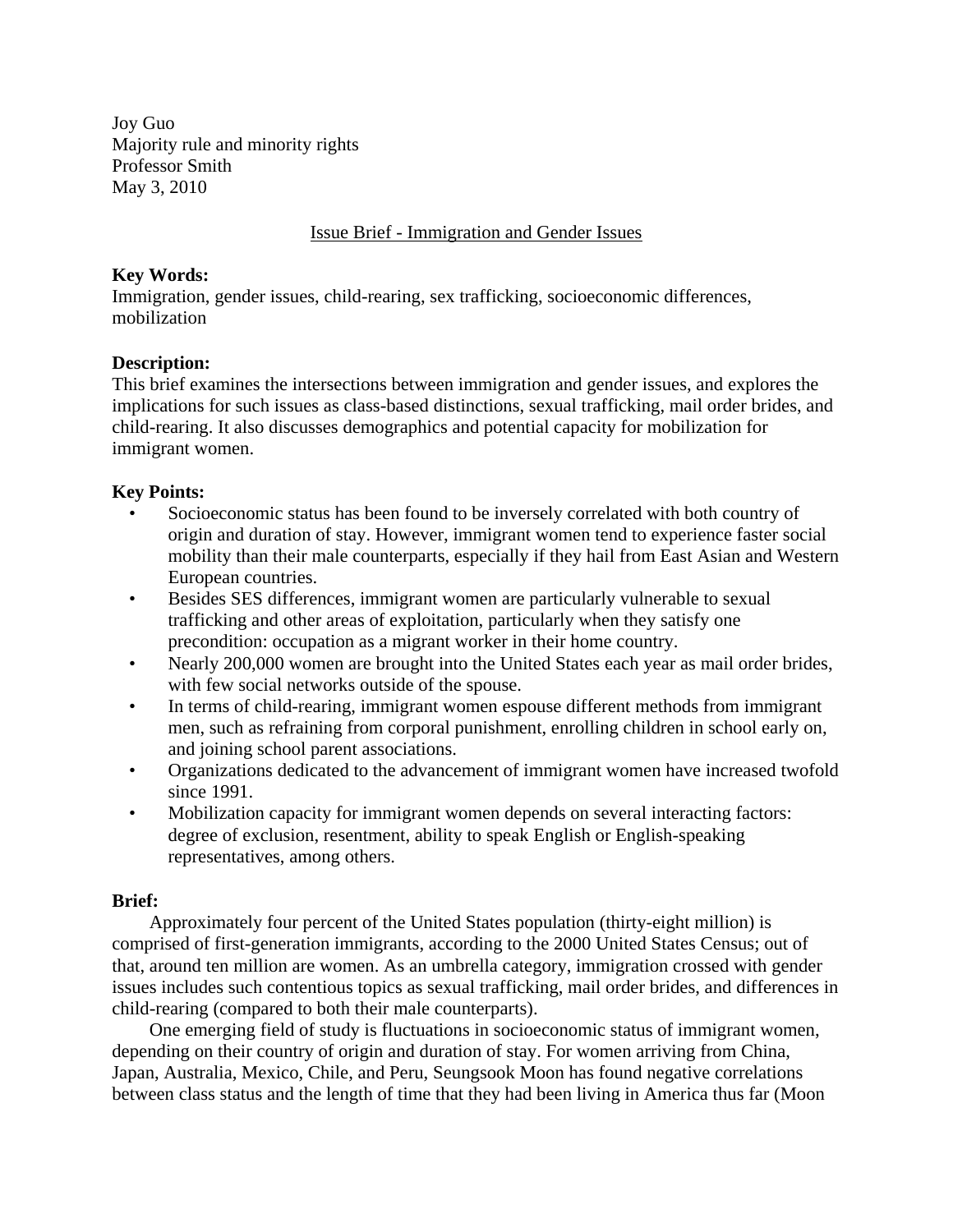2003, 842). That is, compared to their male counterparts, female immigrants from the aforementioned countries are more likely to find themselves on the lowest rung of the totem pole for around two to seven years after immigrating, though numbers vary for individual cases (Moon 2003, 843). Lack of community links, unfamiliarity with the predominant language, and inability or unwillingness to secure jobs are cited as contributory reasons for why immigrant women are shunted to the lower poles of the class ladder (Moon 2003, 843). However, despite a slow start, immigrant women have been found to undergo faster rates of social mobility than immigrant males who come from the same country and who have been living in the United States for the same amount of time (Gabaccia 1991, 65). Immigrant females from East Asian and Western European countries specifically frequently experience jumps in socioeconomic status (lower-middle to middle or middle-upper class) within a span of just one generation (Gabaccia 1991, 68). Explanations for why this is so include more perfectionistic tendencies, an emphasis placed on hard work, and an initial acceptance of the social hierarchy (Gabaccia 1991, 70).

 Besides class-based distinctions, immigrant women face a number of demoralizing issues in the transition of moving and settling into a new country. Both international and domestic sexual trafficking of females and children have spiked in the last decade; policy implications aside, sexual trafficking, or the shifting of human cargo across borders for sexual and commercial sale, severely constrains newly immigrated women from adapting to their new country after they have been released or sold (Feingold 2005, 27). Follow-up studies conducted on sexual trafficking victims who have been allowed to stay in the United States for research and policy purposes have found an association between trafficking and occupations as migrant workers in their home country, suggesting that perpetrators deliberately look in one occupation for easily transportable victims (Feingold 2005, 28). In addition, while male or child victims of human trafficking generally work as forced laborers, female victims are usually sold into prostitution and street stripping (Feingold 2005, 29).

 A no less divisive issue concerns mail order brides; approximately 200,000 women are brought each year into the United States with minimal support networks, a tenuous grasp on the language, and debacles over acquiring green cards and visas. Moreover, such women are particularly susceptible to domestic abuse when things do not work out with their spouses. Women whose immigration status depends on the success of their marriage report more 911 calls as a result of spousal abuse, prolonged battering, and fewer legal protections than women whose immigration status does not weigh as heavily upon them (Narayan 1995, 104). Social and institutional barriers, including minimal secondary education, slim work prospects (due to visas), and sole dependence on the other spouse for support and guidance also prevent successful integration into the larger community, exacerbating psychological and physical problems (Narayan 1995, 106). For both sexual trafficking victims and mail order brides, the welfare of their children is also at stake, with barely any opportunities, funds, or time for schooling. However, for those immigrant women who have had the chance to build from the ground up, different methods for child-rearing are utilized, relative to those used by immigrant men. Females are less likely to engage in spanking as punishment, more likely to enroll children in kindergarten and first grade early on (four to five years old as compared to six or seven), and to attend parent-teacher conferences and join parent associations (Foner 1999, 100).

 In the face of these detriments, organizations dedicated to the furthering of immigrant women have doubled since 1991, though they are mainly concentrated near domestic borders, including Texas and California (Menjivar & Salcido 2002, 898-920). Opportunities for mobilization depend primarily on the nature of the grievances (housing vs. employment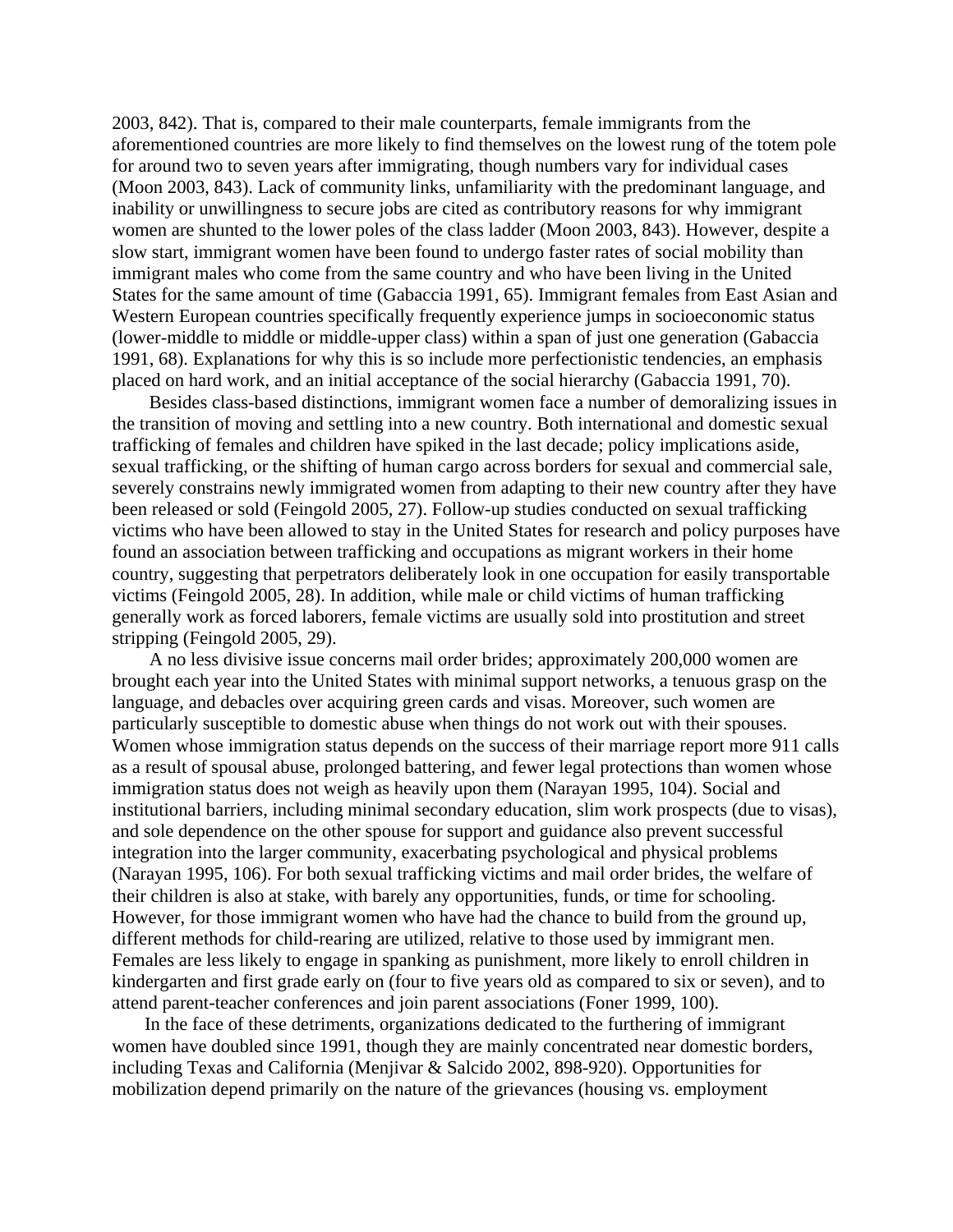discrimination), resentment, and other social factors, such as proficiency in English. (Foner 1999, 101). Establishing English language programs in employment centers and schools have so far exerted a beneficial impact on immigrant women's integration into society and larger social support networks (Foner 1999, 102). Thus, the intersections between immigration and gender issues provide no shortage of diverse topics to be addressed in the coming years.

### **Images:**



*Source: StabilityPact.org. Flow chart for human trafficking. Economic and social issues, and human rights issues are particularly relevant.*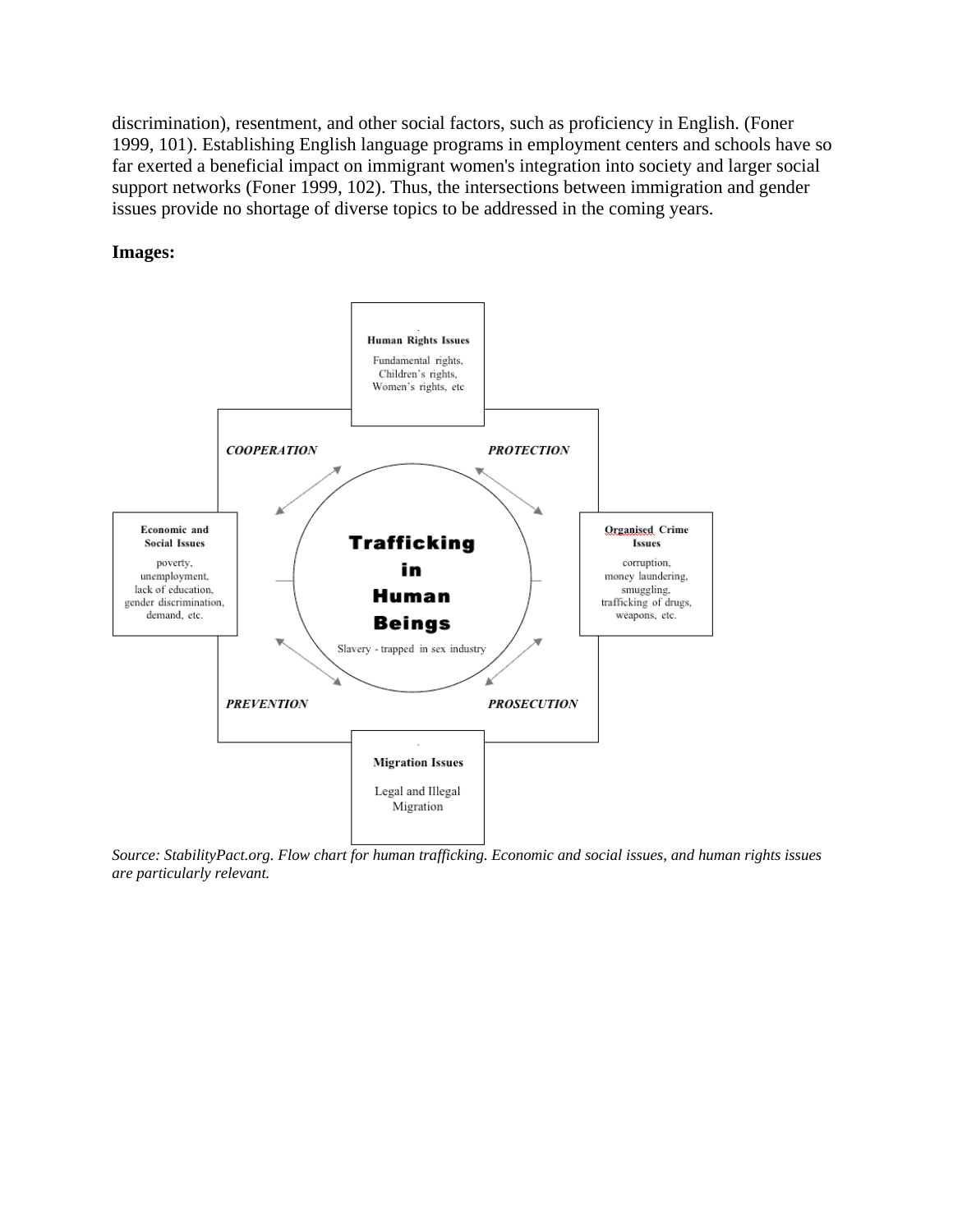

*Source: LIFE. Mail order brides from Russia wait for deportation due to visa violations.* 



*Source: LIFE. Latin American immigration rally for women's rights.*